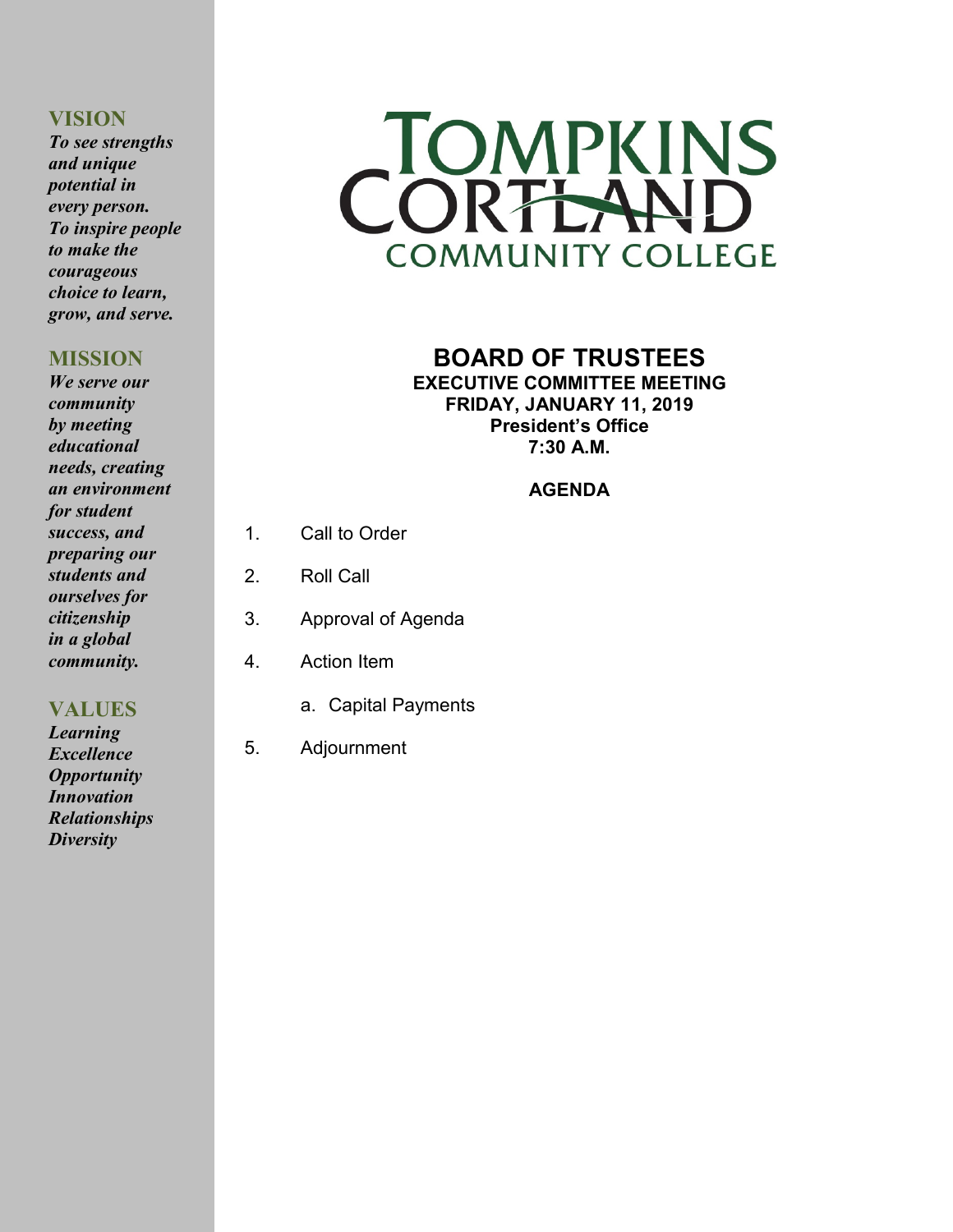#### **TOMPKINS CORTLAND COMMUNITY COLLEGE CAPITAL PAYMENTS - DECEMBER 2018-JANUARY 2019**

|                                                                            | <b>AMOUNT</b> | <b>SUBTOTAL</b> | <b>GRAND TOTAL</b> |
|----------------------------------------------------------------------------|---------------|-----------------|--------------------|
| <b>Childcare Facility Project</b>                                          |               |                 |                    |
| <b>Administrative Fees</b>                                                 |               |                 |                    |
| NYS Dept. of Conservation                                                  |               |                 |                    |
| <b>SPDES Permit Fee</b><br>Invoice #9990000392278                          | \$110.00      |                 |                    |
|                                                                            |               |                 |                    |
| <b>Total Administrative Fees</b>                                           |               | \$110.00        |                    |
| <b>Design Services</b>                                                     |               |                 |                    |
| Claudia Brenner Design (PO #31685)<br><b>Architectural Design Services</b> |               |                 |                    |
| Invoice #3083 Architectural Engineering                                    | \$17,484.00   |                 |                    |
| Invoice #3084 Related Expenses                                             | \$333.76      |                 |                    |
| <b>Total Design Services</b>                                               |               | \$17,817.76     |                    |
| <b>Civil Construction</b>                                                  |               |                 |                    |
| All Seasons Excavating (PO #32184)                                         |               |                 |                    |
| Application #7, Civil Construction                                         | \$7,060.45    |                 |                    |
| <b>Total Civil Construction</b>                                            |               | \$7,060.45      |                    |
| <b>Electrical</b>                                                          |               |                 |                    |
| Blanding Electric (PO #32185)                                              |               |                 |                    |
| Application #4                                                             | \$12,430.04   |                 |                    |
| <b>Total Electrical</b>                                                    |               | \$12,430.04     |                    |
| <b>General Construction</b>                                                |               |                 |                    |
| Streeter Associates (PO #32183)                                            |               |                 |                    |
| Application #6, General                                                    | \$84,316.30   |                 |                    |
| <b>Total General Construction</b>                                          |               | \$84,316.30     |                    |